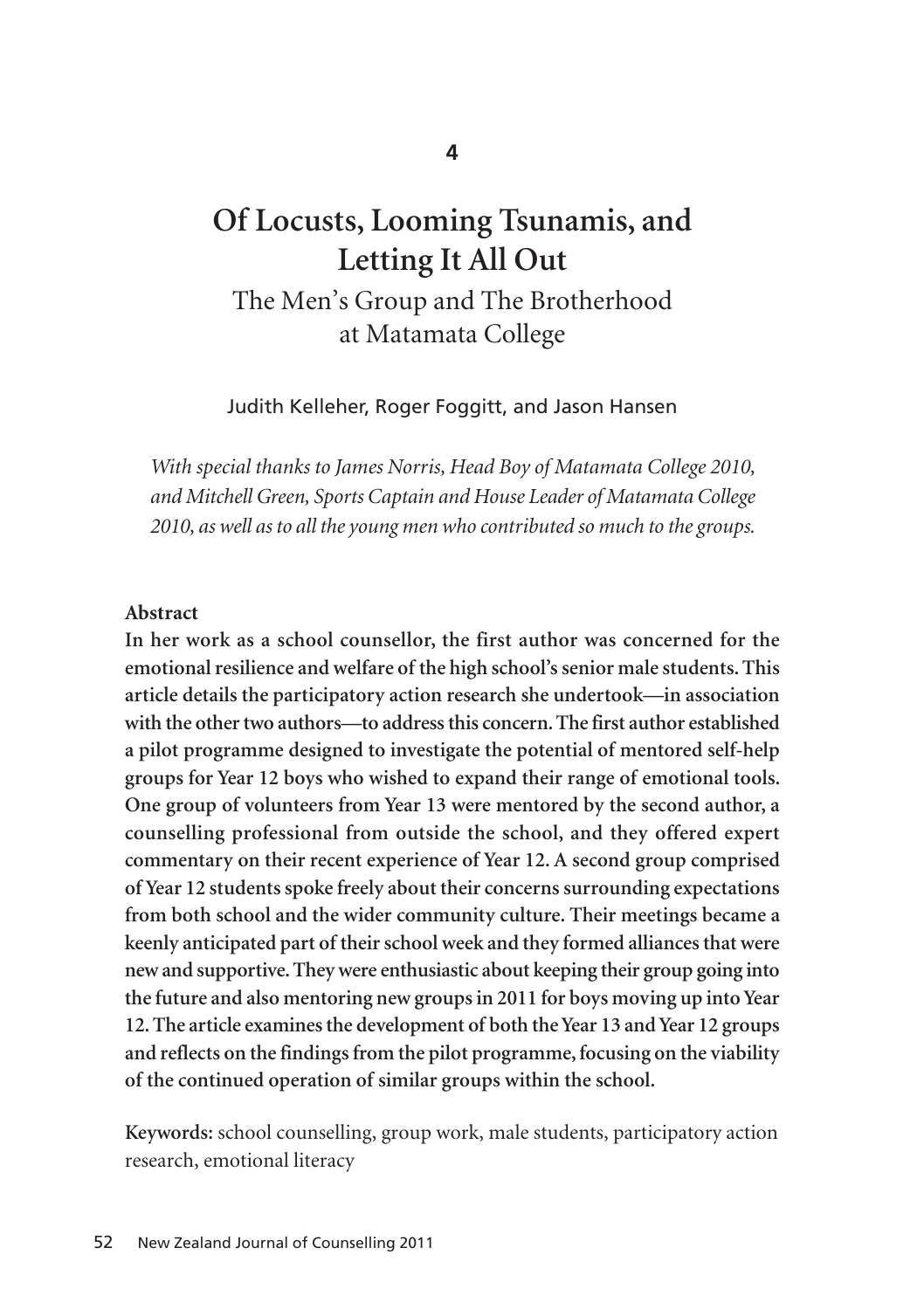## **Background**

In her role as school guidance counsellor at Matamata College, a medium-sized New Zealand secondary school, Judith Kelleher has frequently been made aware of emotional shortfalls among the school's senior boys.<sup>1</sup> A good deal of the difficulty seems to arise from differing rates of maturation, be it physical, emotional, intellectual, or spiritual. Stressed relationships often impact on the boys within their families, with girls, or among various configurations of "mateship" groupings and sports teams. From a variety of sources other than the boys themselves, such as teachers, girlfriends, mothers and sometimes fathers, school reports, at-risk meetings, and consultations with careers staff, Judith gathered information showing that many 15- to 17-year-old males in her school needed to find new resources for their emotional toolkits. Many did not understand the need for a range of emotional tools in the first place.

In Judith's counselling room, very few young men "own" their difficulties because, in general, telling a counsellor that you are feeling bad can be somewhat akin to ampu tating a limb for a troubled 16-year-old male. Counselling can be seen as a process that, like losing a limb, strips away power rather than offering alternatives.

During 2009, in her school counselling practice with those young men who did make it into her room, Judith noticed, more than she had previously, that there was a recurring and pervasive loneliness that bordered on desolation among a few of the young men. She realised that the earlier, senseless death of one of their number in a motor accident had been a powerful but barely acknowledged source of sadness for quite a few students in Year 13, the final year of high school. As well, there was at least one other incident that had resulted in life-threatening injuries for one of the local boys.

Both the death and the near miss had brought shock, grief, and confusion with them, much of which lingered, particularly for some of the boys. It seemed to Judith that girls in the same age group had generally developed better strategies for dealing with these terrible losses. This is a pattern of response that will be familiar to other school counsellors who are supporting students dealing with loss and grief.

Judith decided to "do something about the boys," and that "something" evolved at its own pace over the school year into an innovative programme. An acknowledge ment must be made of the goodwill of a group of senior male students at Matamata College who saw the potential of this initiative. By investing their belief and energy in the work, they made the resulting programme their own, ensuring that it would continue for the next group of senior male students.

<sup>1.</sup> The voices of the three authors have been combined throughout the body of this article.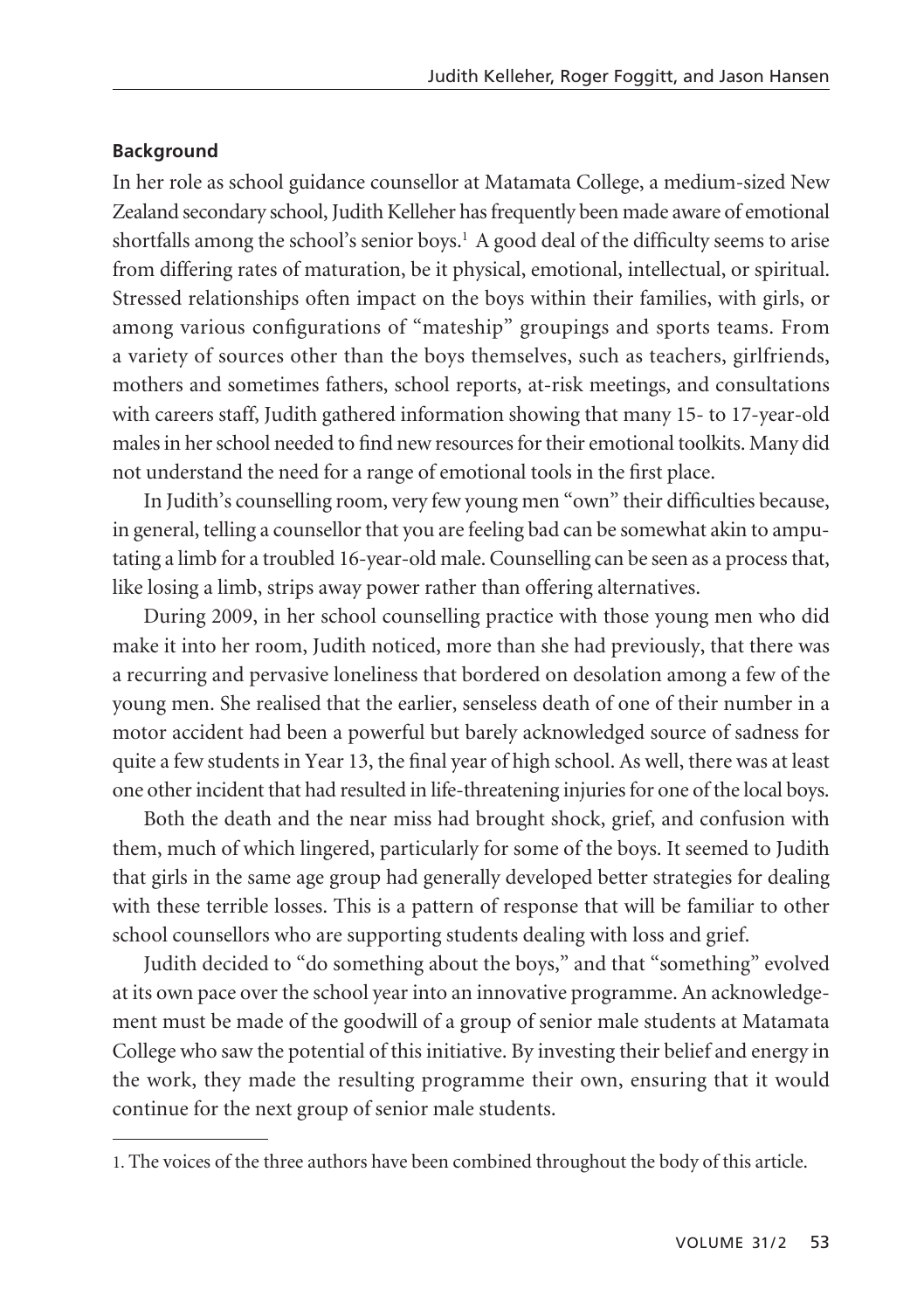A driving question was whether or not an emotional literacy programme for Year 12 and 13 young men would actually work. It was decided that a participatory action research approach could offer a means to investigate this possibility. Participatory action research is a process that brings theory and practice together. Bradbury and Reason (2011) state that:

*a primary purpose of action research is to produce knowledge that is useful to people in everyday conduct in their lives…action research is about working toward practical outcomes and also about creating new forms of understanding, since action without reflection and understanding is blind, just as theory without action is meaningless.* (p. 2)

Action research is traditionally practised by teachers and principals in schools and classrooms. It is an experiential method "to obtain knowledge that can be applied directly to the local classroom situation" (Southard, 2006, p. 2).

A pilot programme involving 10 to 12 male students who had completed Year 12 seemed a good way to open the action research process. The purpose of this pilot group was to investigate whether such a programme could be attractive and relevant to our senior male students and to establish the bones of the programme by exploring the topics that would be most useful to them.

Judith believed that work such as this could be best done initially by a mature, wellqualified, and experienced male who had knowledge of group process and dynamics. Dr Roger Foggitt, a member of the New Zealand Association of Counsellors, agreed to develop the pilot in Semester 1 of 2010. The first group was made up of Year 13 boys, shoulder-tapped by the head boy, who had seen the potential of the programme when consulted about its possible usefulness. He was an "expert" on Year 12, having so recently completed it very successfully from both an academic and a social perspective. He was enthusiastic from the outset and set about using his considerable mana among his peers in recruiting a diverse and interesting sample of fellow Year 12 graduates. One was the sports captain, who was equally intrigued by the possibilities.

# **Theoretical influences**

In conceptualising this group, Judith drew on the ideas of three theorists and practitioners, who were used as a foundational impetus to begin the work.

In 1996, Daniel Goleman laid out the attributes of people with high levels of emotional intelligence. They are, he said, well-developed in impulse control, self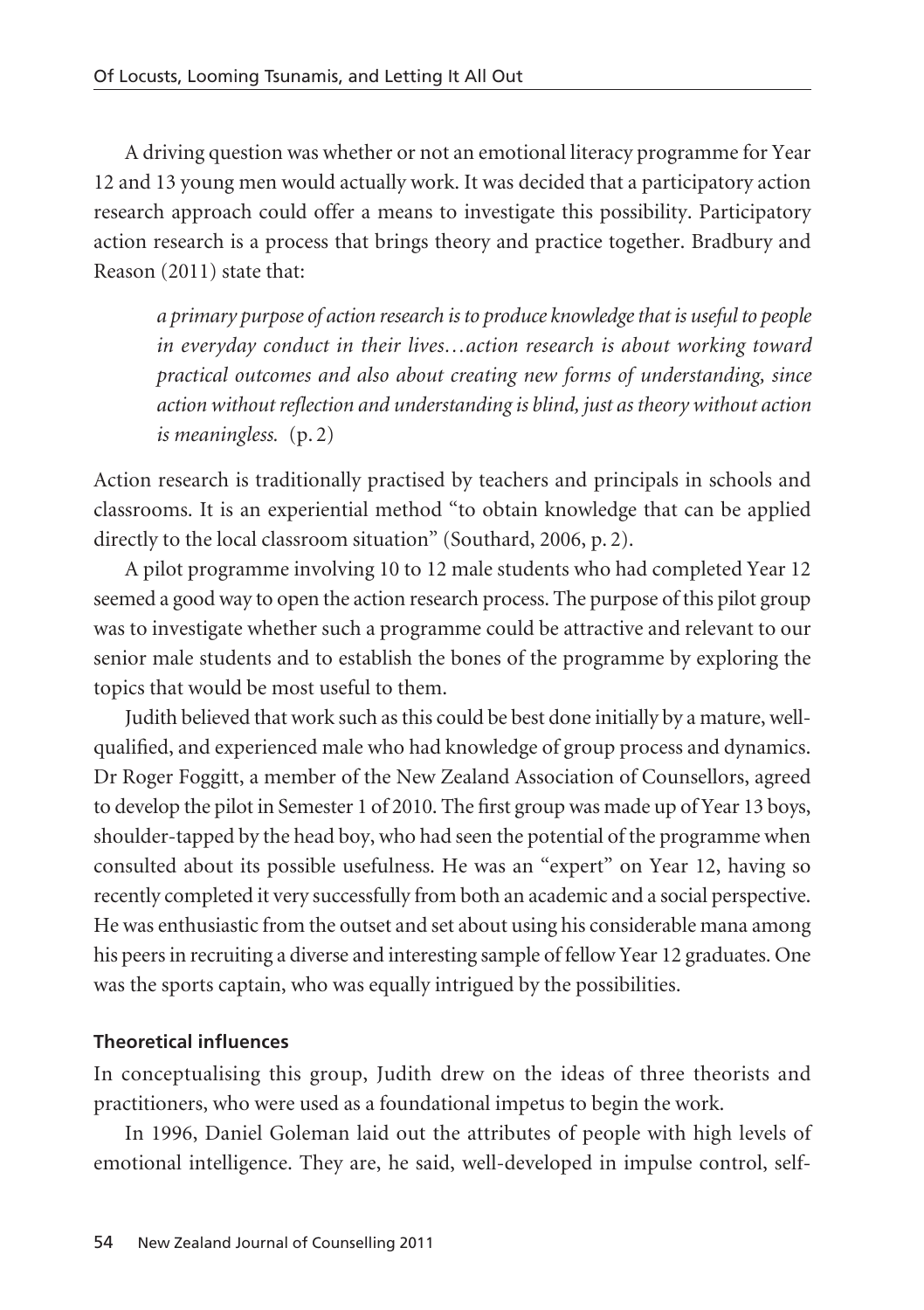esteem, self-motivation, mood management, and people skills. Goleman observed further that:

*men who are high in emotional intelligence are socially poised, outgoing and cheerful, not prone to fearful or worried rumination. They have a noticeable capacity for commitment to people or causes, for taking responsibility and for having an ethical outlook; they are sympathetic and caring in their relationships. Their emotional life is rich, but appropriate; they are comfortable with themselves, others, and the social universe they live in.* (p. 45)

Nigel Latta's work with young people has become well-known nationally, and his book *Before Your Teenager Drives You Crazy, Read This*(2008) has been a constant source of material for Judith to offer bewildered parents who are dealing with "difficult" boys. His humour, sanity, and realism underpin his pragmatic approach to supporting young people as they grow into their own personalities.

Young men of 16 to 17 are transitioning, says Latta (2008), from a stage "where we see the first real signs of the man to come" (p. 79). Further, "even though it might appear that he is only ever living in the now, he will have the growing awareness that his actions define who he is and what kind of man he will be" (ibid.). There is "an increasing sense that soon he will be standing on his own feet, and living the life of his own choosing" (p. 80). This emerging seriousness of purpose and capacity for reflection are what Judith hoped would encourage these young men from Matamata College to share some of their stories, hopes, and dreams about the path they were now on so that all could benefit from their individual experiences.

Andrew Fuller is a clinical psychologist from the University of Melbourne's Department of Learning and Educational Development. He is widely respected for his seminal work in consulting with communities and lecturing about resilience in young people. Fuller is clear that the most important asset both boys and girls can have is a sense of belonging. In his paper *Valuing Boys, Valuing Girls—Celebrating Difference and Enhancing Potential* (2002a) he says that this sense of belonging is central to all the research on resilience, which is in turn the most powerful protective factor and the strongest antidote to suicide, violence, and substance abuse for our young people (see also Fuller, 2002b).

Judith wanted to explore the possibility that a self-directed group for the school's older boys could build a sense of belonging that would allow the work of the pilot project to proceed comfortably and purposefully. Fuller (2002a) cited Australian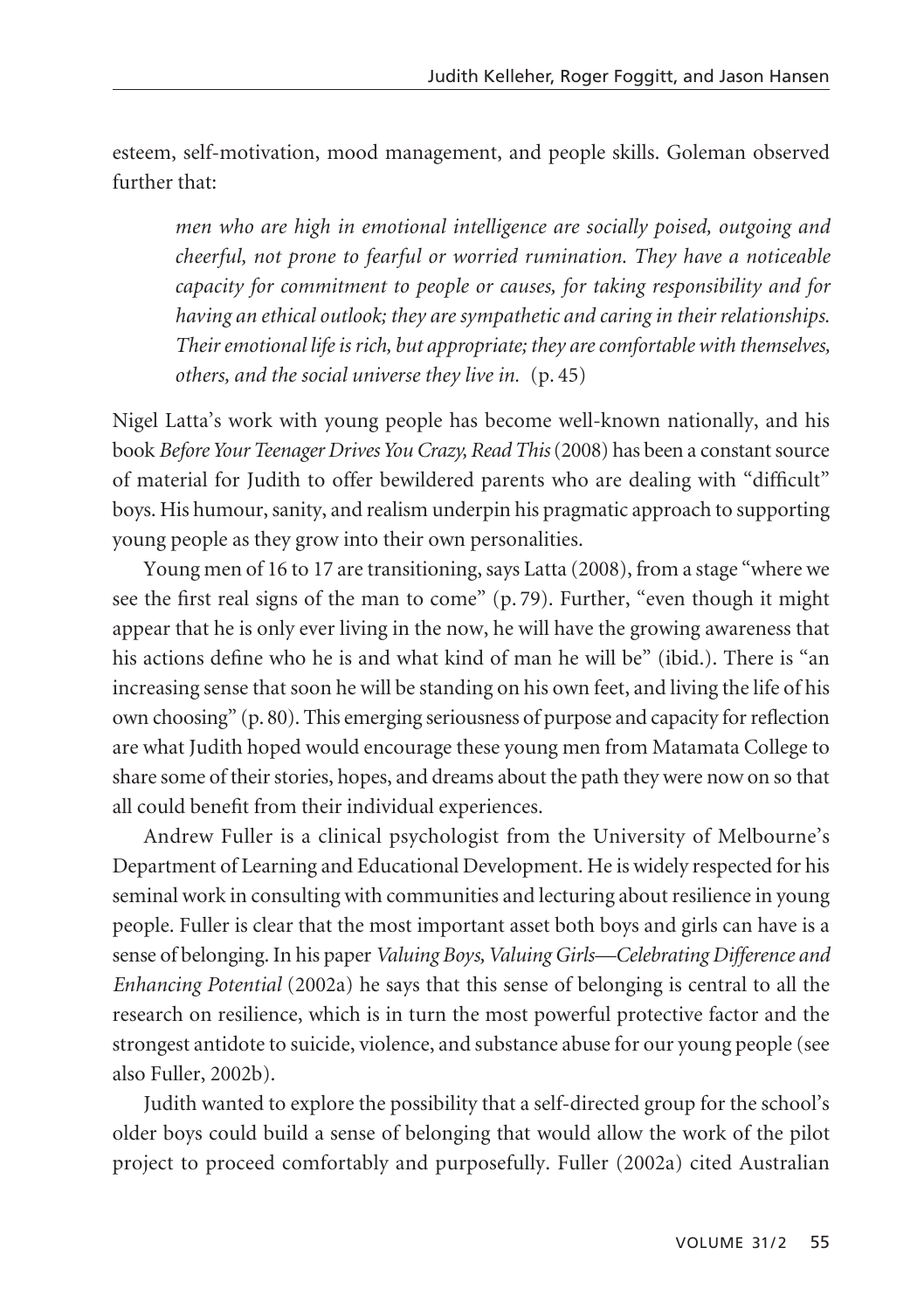research that found that belonging to and fitting in at school was a dominant need, and that in an increasingly complex, fast-moving society it is important that schools provide opportunities for "a level of care that goes far beyond traditional roles" (p. 3).

Time put aside to actually talk face-to-face may present a rich opportunity to these young men who belong, according to Fuller, to "a click and go generation" (Fuller, 2002a, p. 4) in which many young people live virtual lives, without close family or friends they can talk to. Rather, he says, they have people to watch TV with and others they can text message (ibid.).

# **Action Research Pilot, Part 1: Matamata College Year 13—"Men's Group"**  *"The looming tsunami"*

A representative group consisting of 12 male students drawn from Year 13 was brought together in early 2010 to discuss the main issues affecting progress and wellbeing for Year 12's and the most appropriate ways for their school to address these. Not only would they consider what might be offered, but also the how, where, when, and by whom. They met on ten occasions, the group reducing from 12 members to a stable group of seven by the fourth session.

# *The "group work" and methodology*

The students were introduced to the facilitator, Roger Foggitt, at the first session and given an outline of the rationale for the group, emphasising that this was a "men's group." The facilitator then talked a little further—introducing himself in more detail before suggesting an intended way of working, noting that it was their experience as students who had just completed Year 12 that was important to the overall purpose of the project.

Each student then introduced himself, commenting (at the facilitator's suggestion) on what he felt had gone well for him in Year 12 and what had not gone so well. All present were assured that they could decide what, and if, anything was to be shared in the group. As facilitator, Roger summarised what he had understood to have been shared, explaining that this was how the group could work together henceforth—if they so wished. His role was primarily to ask key questions as well as to maintain agreedupon safeguards concerning confidentiality and trust, which were, in turn, jointly explored and agreed to. In this way, a group "contract" was established.

Each subsequent session began with the facilitator summarising previous discussion, checking whether this was the common recall, and reminding the participants that trust and confidentiality continued to apply, followed by suggested questions/prompts,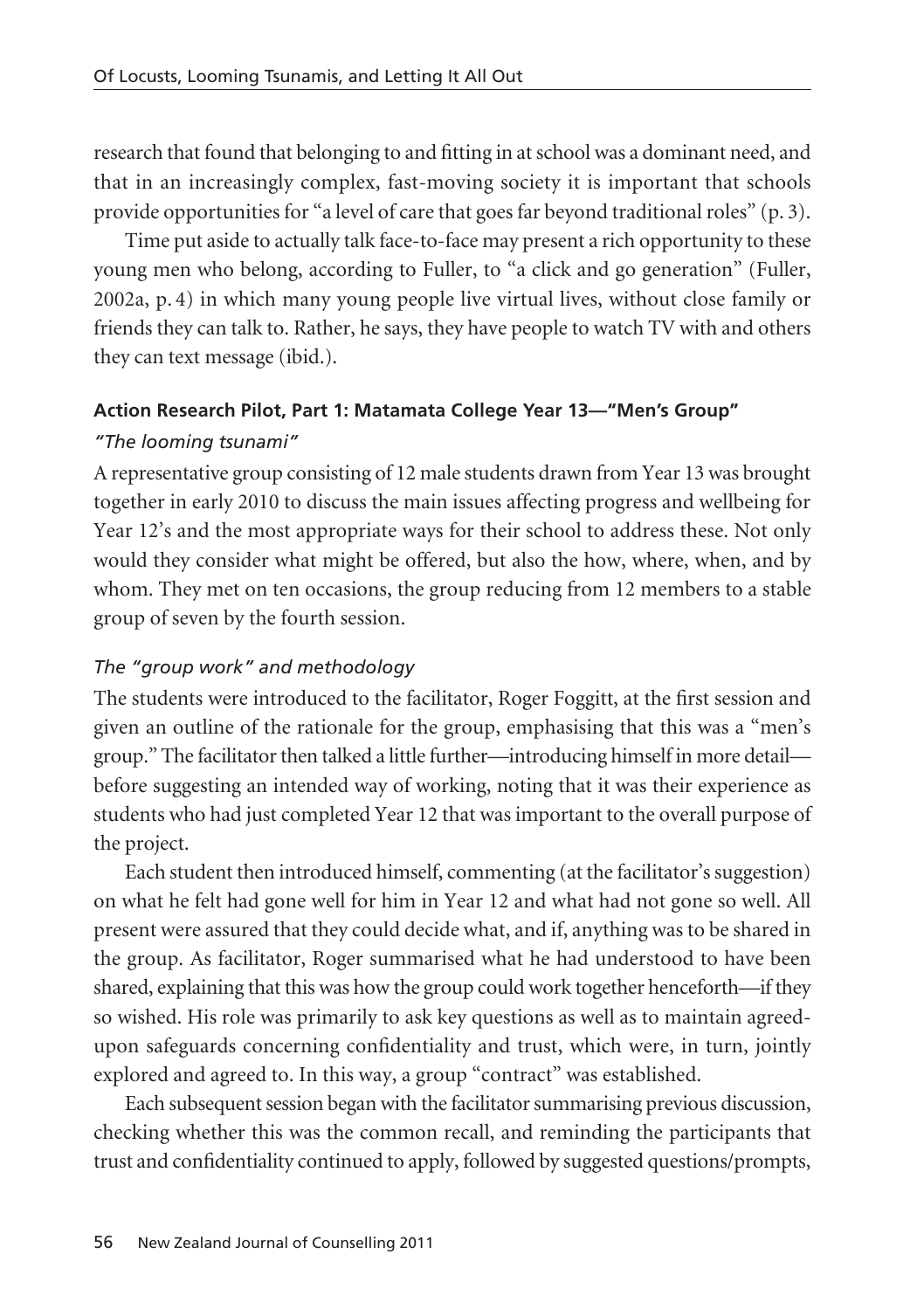all unfolding from the point of view of what being a Year 12 student was like. At the eighth session, three different models of what might be offered to Year 12's were presented for evaluation and discussion. A homework task was offered at that point, with a copy of the group's preferred model being taken away for closer examination so that full consideration could take place at the penultimate session. The group was also presented with a draft report, prepared by the facilitator, for joint approval before the final session, where agreement on the report was realised.

## *Issues arising during group discussions*

## *The need for better tsunami warnings*

Everyone was glad to have completed Year 12, a year in which students face intense pressure from the national assessment system. No one wanted to go back and do it again. All had experienced intense focused pressure, with college staff asserting: "You must work harder;" "This is it;" "No slacking," and "You have to get good marks." Difficult compromises between competing subjects, interests, and demands had to be made in order to ease pressure and comply. There was agreement that the "boys only" class in which some of the group had participated was a very positive experience; it was helpful not to be distracted by girls. They emphasised, however, that the right teacher(s) had to be involved for it to work as well as it did for them; it was clear that the nature of the relationship between teacher and class was fundamentally important. It was not sufficient just to have a male-only setting. Interestingly enough, their model of good practice was a particular, widely respected woman teacher.

Despite the "official" warnings, Year 12 had still been a "shock." They said "it felt like you were on your own" and "you were just left to get on with it." It became clear, however, that this was not just about exam performance and the associated stress; there were other significant, unrelenting, unavoidable demands, such as sports activities (very powerfully felt by most); a part-time job (very serious for some); girls and parties (universally felt)—all of which appeared to "peak" at this time. Above all, there was a huge sense of "being tired all the time" as a result of an enormous expenditure of mental, physical, social, and emotional activity.

Be that as it may, something new and potent had also arrived: alcohol. For some of the students it had been there for a while, quietly making its presence known. Now, alcohol was insistent that it be acknowledged and invited into their lives on a permanent basis.

These social forces did not leave much room to recuperate and refresh: "It all just seems to build up;" "It's just so full on!" There was lively and earnest discussion on what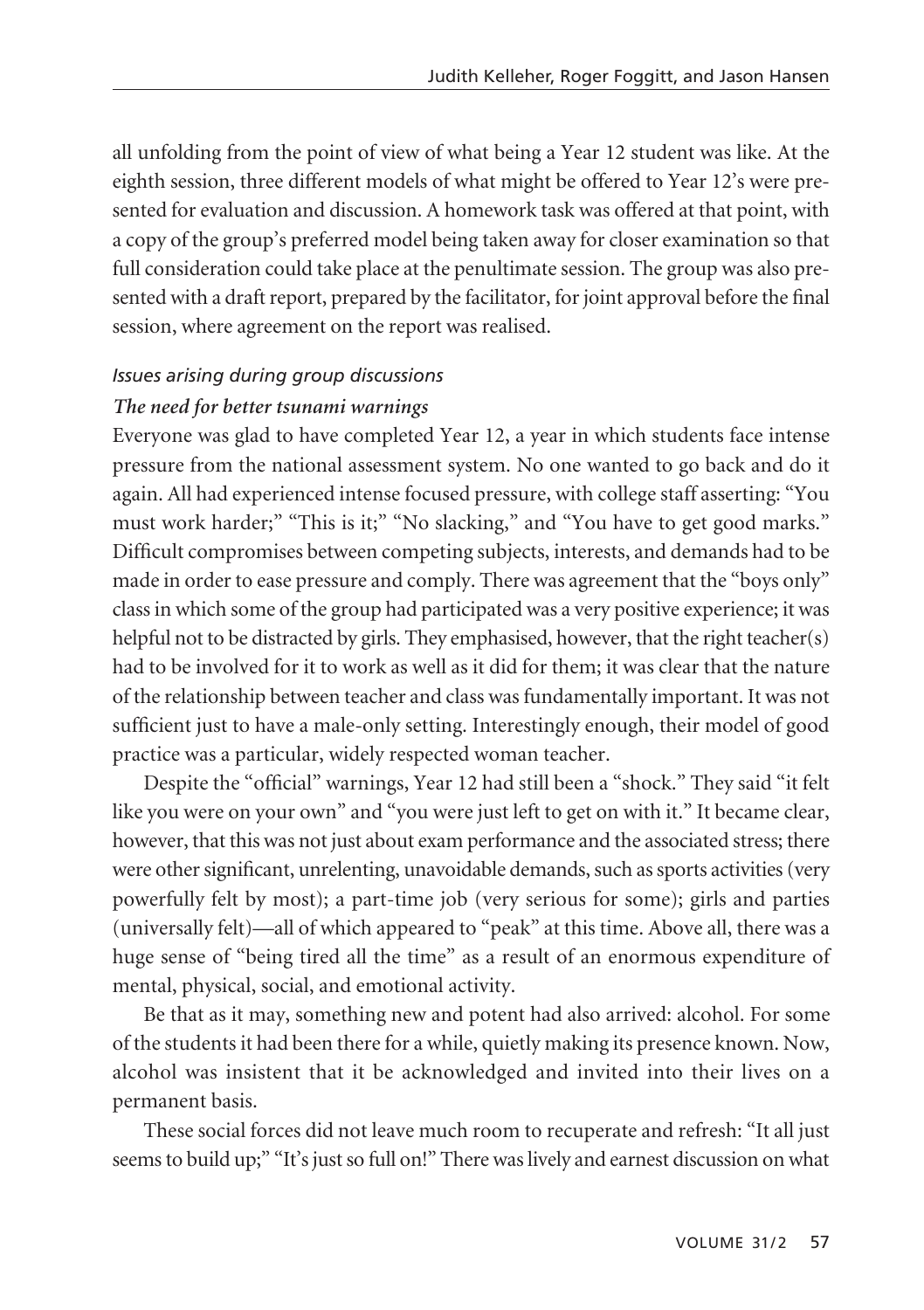more they might have done to make this easier for themselves. However, the most disturbing realisation was that the "warnings" they had been given were quite possibly misleading. One student summarised thus: "You get this tsunami warning, and it's overstated. The impression you get is that the schoolwork is going to overwhelm you, and it doesn't, not really, you just get on with it. It's the social stuff that overwhelms; it just explodes—yet there is no warning; this is the real tsunami that's coming."

The content of this social "wave" then became the focus of discussion over several sessions: parties, girls, holding down part-time jobs, and coping with social drama more generally. But of stark and unequivocal concern to them all had been the arrival of this new kid on the block—alcohol—that had impacted uniquely and strongly on each and every one by this time. It was the ubiquitous nature of this new component in their lives that was, in their opinion, the most disrupting and disturbing element for Year 12's. One member of the group summarised (in a resigned, fatalistic manner) thus: "It's the New Zealand culture to binge drink, and you can't do much about that…You just have to get on with it, like it or not."

# *What can be done?*

The boys agreed that the school should offer increased self-care support. However, in their unanimous view, this should be equally available for their female peers—albeit in segregated format. Although girls were seen as somewhat better able to deal with and to manage emotions ("It's like they have something in their head that we don't"), they were seen as no less vulnerable to the effect of this tsunami.

During the eighth session, three possible models for action were examined:

- (a) A course with its own curriculum, with specific subject areas such as selfawareness, personal decision-making, managing feelings, handling stress, etc.
- (b) A skills-based training programme, possibly based on Goleman's emotional intelligence approach, with specific skills training according to particular competencies, such as self-awareness, motivation, and empathy.
- (c) A resource, such as a handbook for managing emotionally unsettling experiences, possibly based on the handbook *The Journey Through* from the New Zealand organisation Skylight (Bohm, Dickinson, Irving, & Saw, 2009), with practical themes such as "Stuff happens," "Reactions," and "Expressing it."

## *Outcome*

It was concluded that options (a) and (b) presented similar major difficulties. For instance, the two options had substantial content that would probably compete with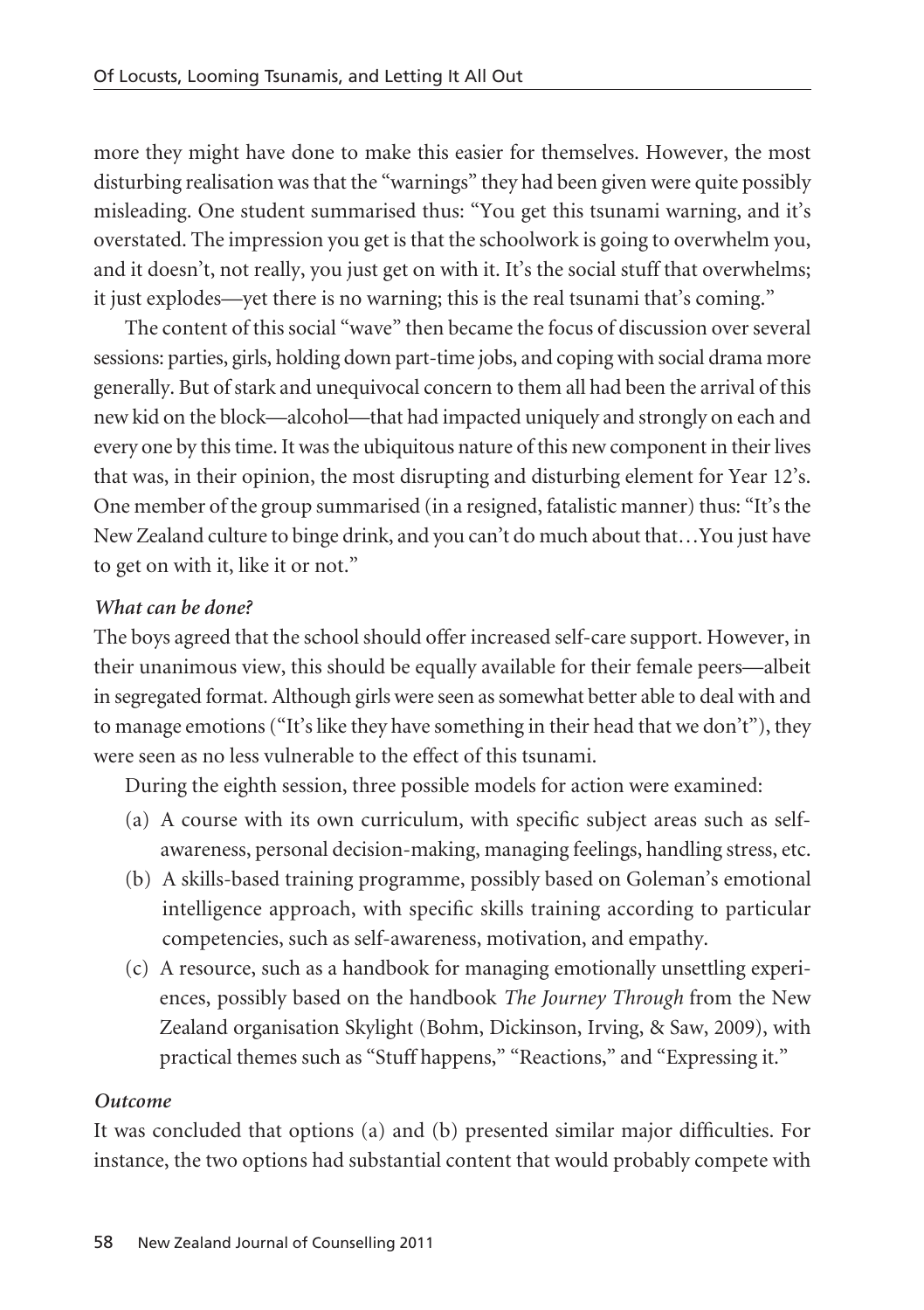the ongoing school curriculum, thereby creating further pressure. Learning would need to take place in small groups, which would be administratively difficult, and they would probably have to commence well before Year 12.

The resource-based approach appeared to address the above limitations, and *The Journey Through* had the important attraction of being home-grown and embracing biculturalism, for example employing Māori images, terminology, names, and concepts. It was also something that could be taken home so that parents could know what was being done in college for their sons concerning personal and emotional issues. One comment was: "Maybe they [the parents] would benefit from reading and using this as well." However, one important concern was expressed, namely, that some of the more dramatic scenarios depicted could cause some students to feel that their life stories were not directly comparable, and the booklet could thereby be seen as not really for them. The group took home copies of *The Journey Through* to look at in more detail and for further discussion at the penultimate session the following week.

## *Conclusion and recommendations*

At the ninth session, a draft report was discussed and amendments made. It was agreed that *The Journey Through* could be given to all students in Year 12 as a resource book. However, it was considered essential that if it were, it should also be presented in workshop format to ensure that its relevance was fully explored and understood. It was agreed that this should occur early in Year 12, for girls as well as boys, with consideration given to self-selection for subgroups. While the boys' group need not necessarily require a male facilitator, whoever led the group required relevant skills. Most significantly perhaps was the unanimous, strongly held view that the unique opportunity they had experienced to meet and share ideas and feelings in a nonjudgemental and facilitated way had been extremely valuable in itself and ought to be available to others, and not only the men.

## **Action Research Pilot, Part 2: Matamata College Year 12—"The Brotherhood"**

Jason Hansen had been in the school completing a counselling practicum for two terms when the Year 12 group was brought together. He had established good working relationships with a number of the school's male students already, and it was fortuitous that, while not a permanent member of staff, he was present, available, and eminently suitable to facilitate the Year 12 pilot group.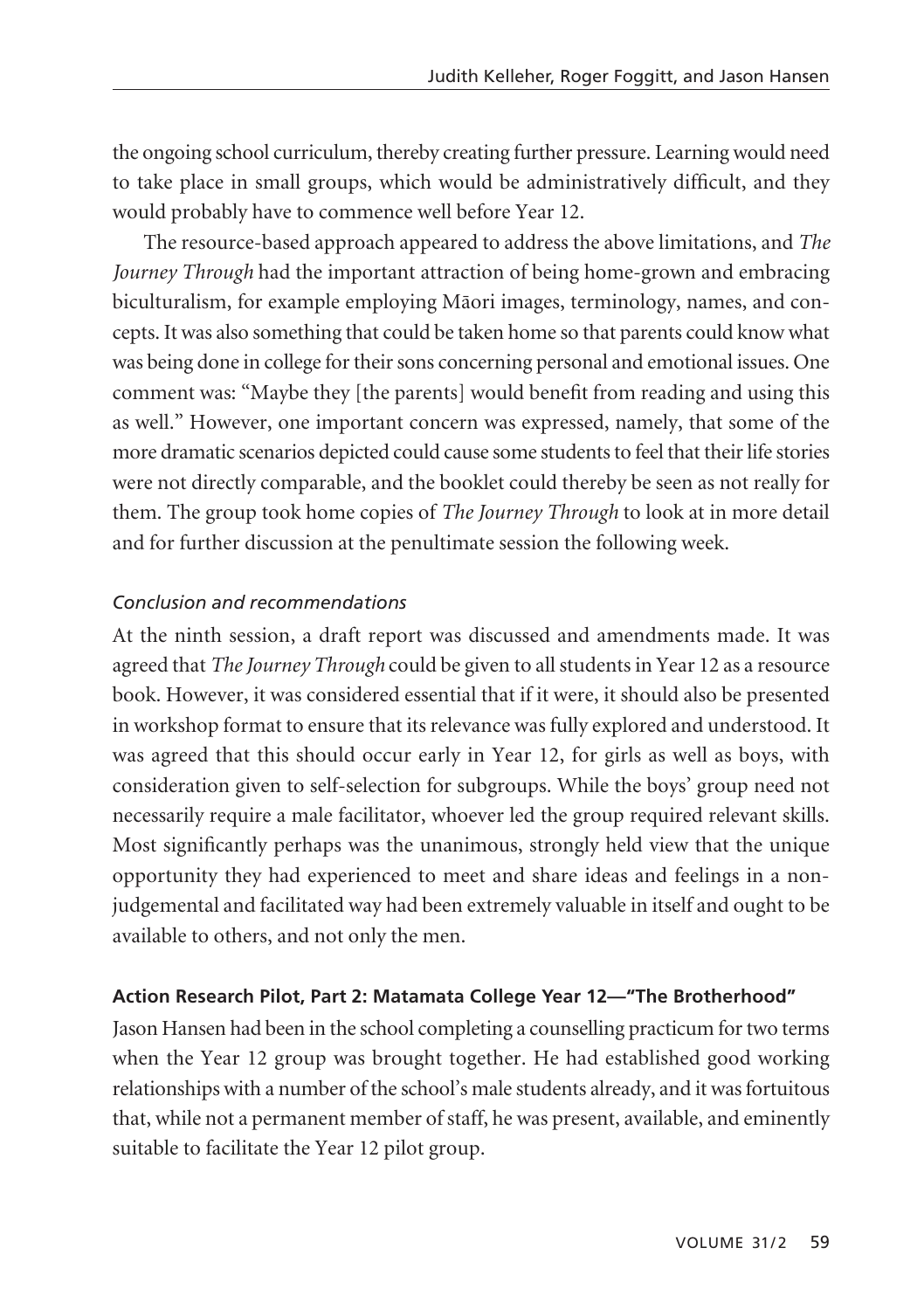#### *Establishing the group*

The first official meeting of the Year 12 men's group, in semester three, included seven of the eight students invited, along with the head boy, the sports captain, and members of the Year 13 Men's Group. This first meeting included introductions and a brief discussion about the intention of the group. Ground rules for the group—such as respect for each other and confidentiality—were discussed. Jason was impressed with the way the boys took for granted that these aspects would be present among them.

During an initial meeting, the students selected for the group spoke of the positive and negative aspects of being in Year 12. They felt they now received increased respect from their teachers, had a greater leadership role, had study periods and enjoyed respect from their peers. Negatives included feeling pressure to succeed and having to work harder. Year 12 was a big step up and these realities hit hard. The young men talked about having the support of mates and of being able to burn off steam together in the weekends. "Only one day till the weekend" was the commonly held attitude. Teachers, they thought, used shock tactics to get them to focus on work.

The group perceived differences between Year 11 and Year 12. One was greater freedom in the senior year as a result of some having drivers' licences; the "discovery" of alcohol was another. Most of the young men had done some drinking before Year 12. Now, as signalled by the older boys in the Men's Group, the tsunami loomed: greater quantities of alcohol and expectations that they would drink more.

The group talked about having "the one big night" that for some was "the one *bad* night" where they drank too much and had a wild time. Most of the session was spent talking about drinking alcohol: the effects, particular experiences, and the difference between drinking at a party and drinking with a few mates.

Jason believed the group had begun well and had the impression that the boys enjoyed the chance to talk of their experiences in an open and frank forum, without fear of judgement or repercussion.

#### *Taking ownership*

The second session was solely for the Year 12 boys and started with a summary of the major points from the previous session. During this second meeting, the boys began to speak of "The Brotherhood," the name they used for the Year 12 group. The Brotherhood extended beyond the group meetings and was about friends looking out for each other.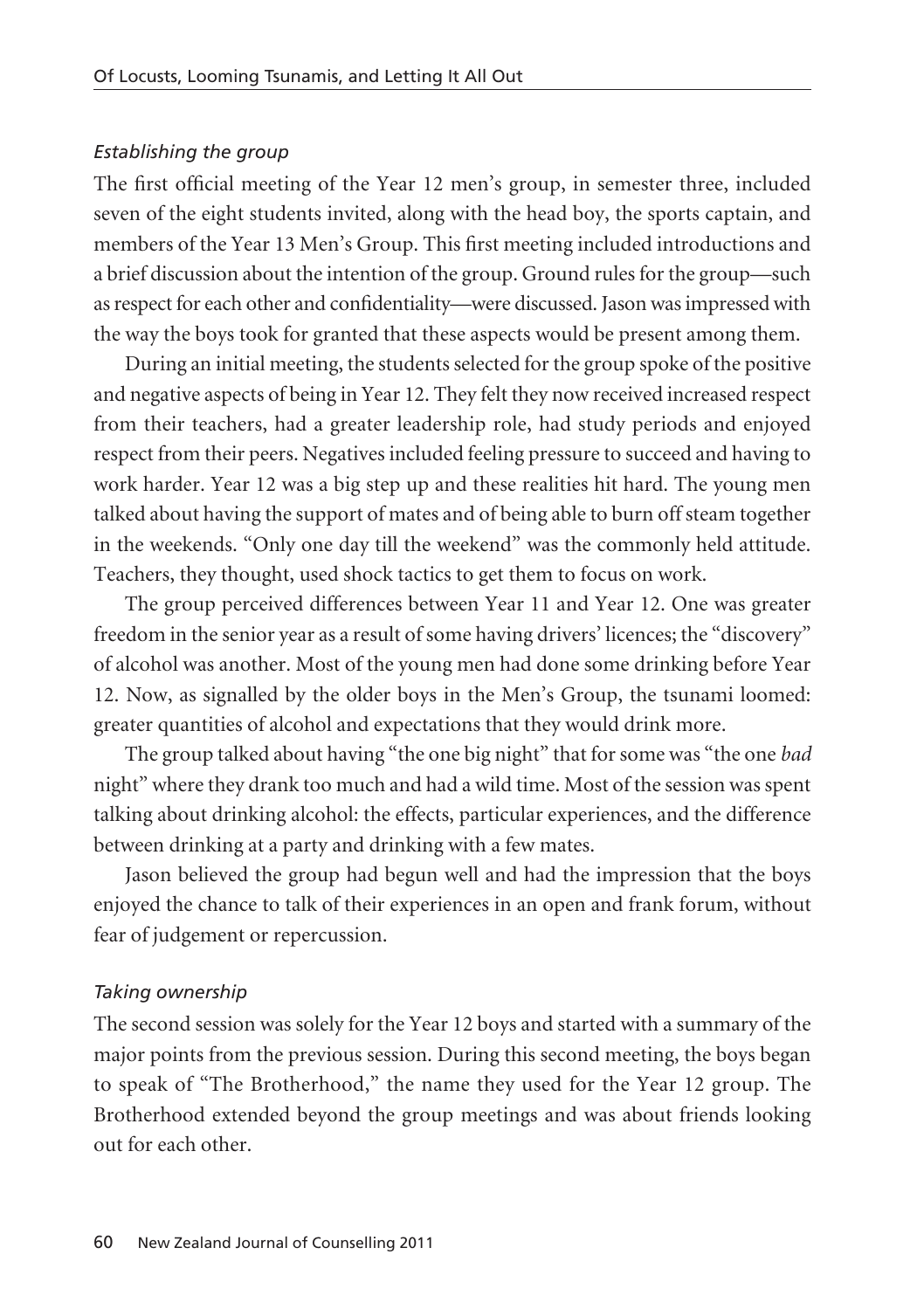## *Alcohol, again*

The group talked more about drinking habits and it was apparent how prevalent the influence of alcohol was in their lives. The group acknowledged the ability of alcohol consumption to teach hard lessons, some of which they had already experienced. They talked about drinking to the point of memory loss. At least half the group had drunk themselves to the point of "coma" or blackout/unconsciousness.

Other matters that arose this time were individual attitudes toward drugs, and what to do with grief. The boys believed they would have the support of their mates if an event arose in their lives that would demand a time to grieve.

## *Locusts*

Many of the sessions featured large amounts of food that the students had brought along with them—chips, lollies, biscuits and fizzy drink—and that they devoured like a roving pack of locusts while talking. This illustrates the very relaxed atmosphere that prevailed throughout the sessions. Jason wondered if the food offered a distraction from having to sit in a circle and talk. How much of this focus on food was about nourishing their bodies while they were feeding their hearts and spirits?

## *Being a man*

The third session's focus question was "What do you think it means to be a man?" One response, "stepping up to the plate when you have to," was acknowledged unanimously by the group.

However, they observed that being a man in their town seemed to be all about rugby, beer, and having sex. They talked about being a "gentleman" and what they thought this meant. One group member's definition of being a man was about "knowing limits." Someone else talked about not being a sheep, and setting a good example.

Another said that the average man was trapped inside a box, and that "unless you are hard-out thinking, it's hard to see outside the box." Some saw their fathers, grandfathers, and other significant older men, such as sports coaches, as being in such boxes, mostly without knowing it. These young men were aware that if you can see the box, you can see that you don't have to climb into it; however, there was pressure to conform and "get in the box."

There was discussion about how to set up subsequent Year 12 men's groups and how to select new members. The possible differences between a Year 12 men's group and a Year 12 women's group were explored.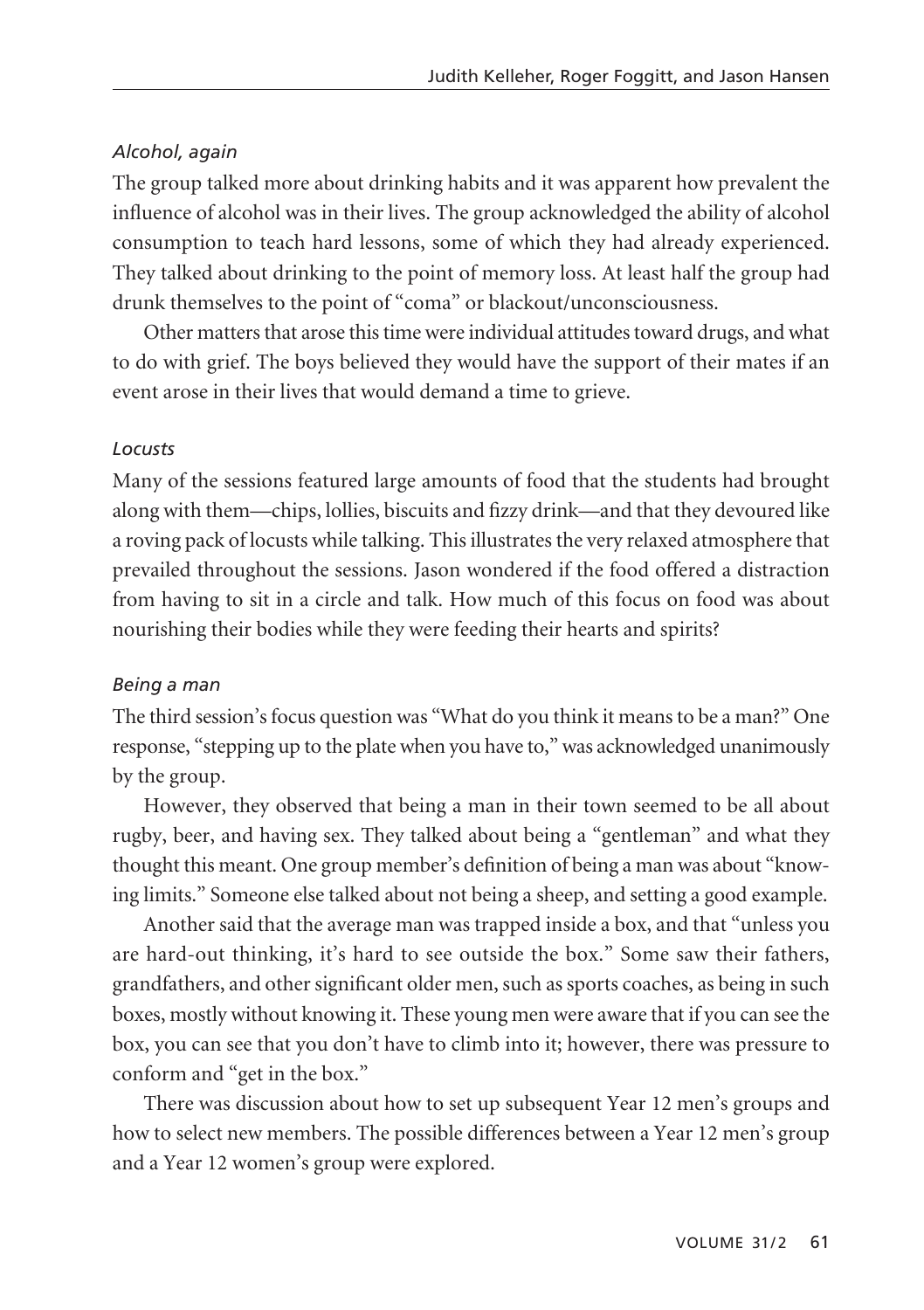Judith attended the first part of the fourth session, and she asked the boys some questions about the group. They talked about the benefits of being able to meet students from other groups in the school with whom they hadn't associated much before. The opportunity to talk about social issues such as drinking and the pressure to drink was appreciated, as was being able to "talk to guys about guy stuff." They said the group offered tension release—getting things off one's chest in a safe environment. They told Judith they preferred to talk to a male facilitator and were happy that someone outside the existing school staff was there.

## *Stories about sex*

The Brotherhood talked of sexual peer pressure. The boys said "it's all around us;" by the age of 16, it was about "50/50" for those who had had intercourse and those who had not. They talked about whether or not there was an expectation that they would have sex by a certain age. Some believed there was, while others didn't feel expectancy while they were 16. The boys recognised the risk of getting a girl pregnant and they said they understood the responsibility. The young men perceived the double standards about guys and girls having sex: there was still a belief that a girl is a whore if she frequently has sex, while a guy is a stud, and "scoring" is something to be proud of.

As a parting gift following the conclusion of the group sessions, the boys left Judith a note, as follows:

## **What we like about The Brotherhood:**

- We can really talk to each other
- Food
- We like that we can get away from girls and actually have a good conversation between the boys
- Also it's good to learn how others feel about things
- It's good to meet new guys from other groups across the school
- Gives us the chance to talk about things seriously
- Discuss things that affect us
- Talk about major social issues.

## **Action Research: Findings**

## *Reflections on the pilot programme*

These boys at Matamata College were keenly aware of the presence of alcohol in their community and lives. What surprised Judith, Roger, and Jason was their apprehension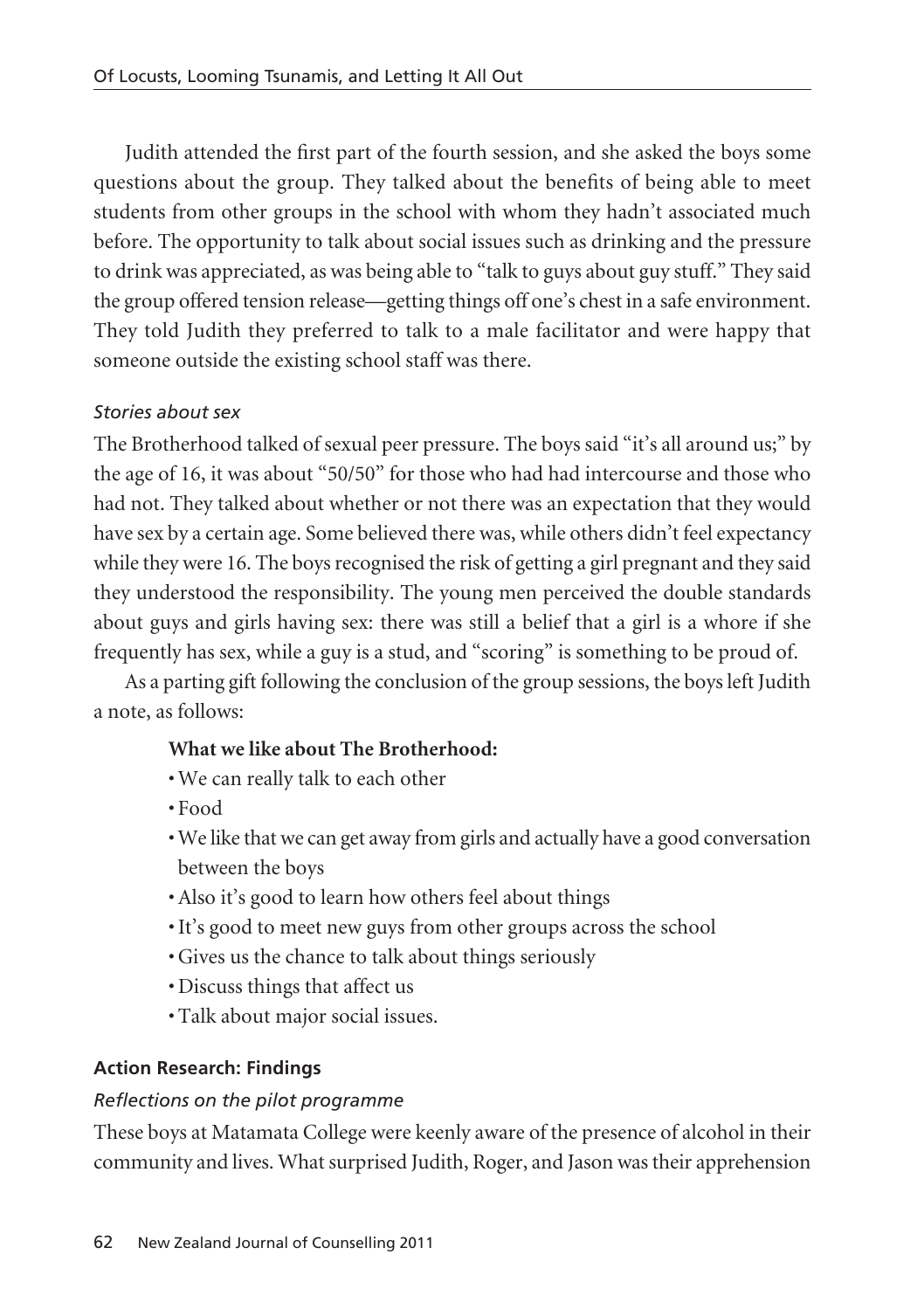about the possible impact of drinking on their lives. They also noted the sense of inevitability and concomitant powerlessness to politely decline the call to join the drinking culture.

Judith felt that a further investigation into how the boys had come to recognise the possible impact of this looming tsunami of alcohol might be useful in the future. A few months before, the local community had been profoundly wounded by the loss of two young people in a real (offshore) tsunami that occurred on September 29, 2009, and Judith was struck by the Year 13 group's natural choice of this metaphor to characterise the flood of damage waiting for them and their mates if they were not aware of the emergency steps to take, should an alarm (about their drinking) sound for them.

Judith and the two group facilitators were moved by the hunger these young men clearly had for the valid, trusted relationship that they allowed to develop over the time their groups ran. Old friendship groups and presumptions about boys they had previously regarded as not "mate" material were transformed into new bonds and alliances that have continued to grow.

Officially completed by the end of semester three when Jason finished his time at the school, The Brotherhood continued to meet during study time on a weekly basis to catch up with one another and to keep on talking. They met all through semester four.

Permission to talk and feel was wonderfully liberating for the boys in both groups. Role modelling from confident, mature, and generous men can be invaluable in underlining that permission and in showing younger men how to go about liberating themselves from outdated constraints. The students were sad that some of the signifi cant older men in their lives seemed to be in "boxes" from which they could not see out and recognise the unmet needs of younger men in their community for example and for modelling.

The young men were capable of introspection and reflection about their present world and the challenges they have yet to face. They showed a willingness to listen to and consider a variety of ways to work out issues that concerned them, but they reserved the right to say "No." For example, the Year 12 boys, while appreciative of the suggestion of a "text-book approach" as put forward by the pilot Year 13 group, decided against the formality of such a structure, preferring the somewhat unpredictable but flexible groupdiscussion format.

Both groups developed rituals that underpinned the structure and process in their work. The "locusts" of the Year 12 Brotherhood, for example, were paying attention to that very basic counselling principle of taking care of creature comforts to facilitate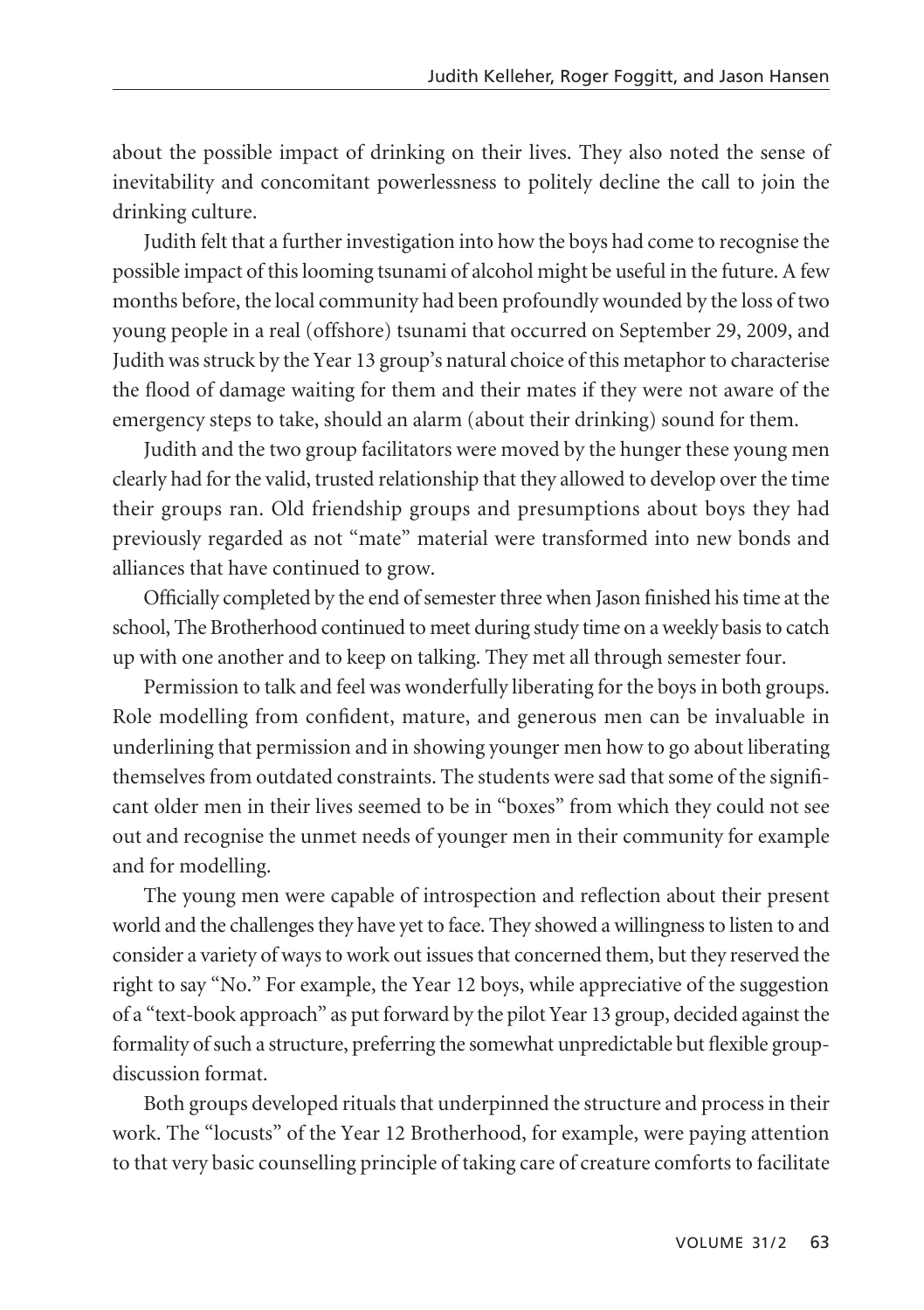good work. Often one of the locusts would visit the venue early in order to drop off the supplies and to make sure the space was available. Planning was evident, as was their own process of getting messages out that meetings were taking place. They were taking responsibility for their own venture.

Girls were seen as needing similar support systems. The boys also affirmed their feelings that relationships with young women are often, as can be expected, accompanied by mystery, frustration, and attraction.

## **What next?**

On the last day of attendance for senior students, The Brotherhood asked that they might use the counselling room for a final meeting. It thereby became clear that they had continued getting together after the formal end of the group. They told Judith that they had loved the opportunity to participate. Most of all, they had loved being able to "let it all out."

They wished to support the next cohort of Year 12 boys in 2011. Further, they provided Judith with a list of names of current Year 11 boys they thought would benefit from an invitation to participate.

With this entirely unexpected gift, and with a lot of hope, the authors have concluded that this pilot has been very worthwhile. A series of "by invitation" groups, including at least one of this year's Brotherhood members in each group to mentor and support the new young men, was planned for 2011.

## **Student reflections—James Norris and Mitchell Green**

As we were completing this article, the two former students who are acknowledged at the start visited us and expressed a desire to contribute their comments on the longterm effects they had appreciated as a result of their participation in the group. The final words belong to them:

*As two members of the original Men's Group, we are impressed and proud of where this initiative has led. For ourselves, we have been able to gain considerable beneficial life skills and emotional tools from the group. We now recognise that we are using all of these in everyday life as we grow as individuals. We credit the creation of this first group for having a large influence on our personalities now. We believe we have changed dramatically since this time last year as a result of our experiences in the group.*